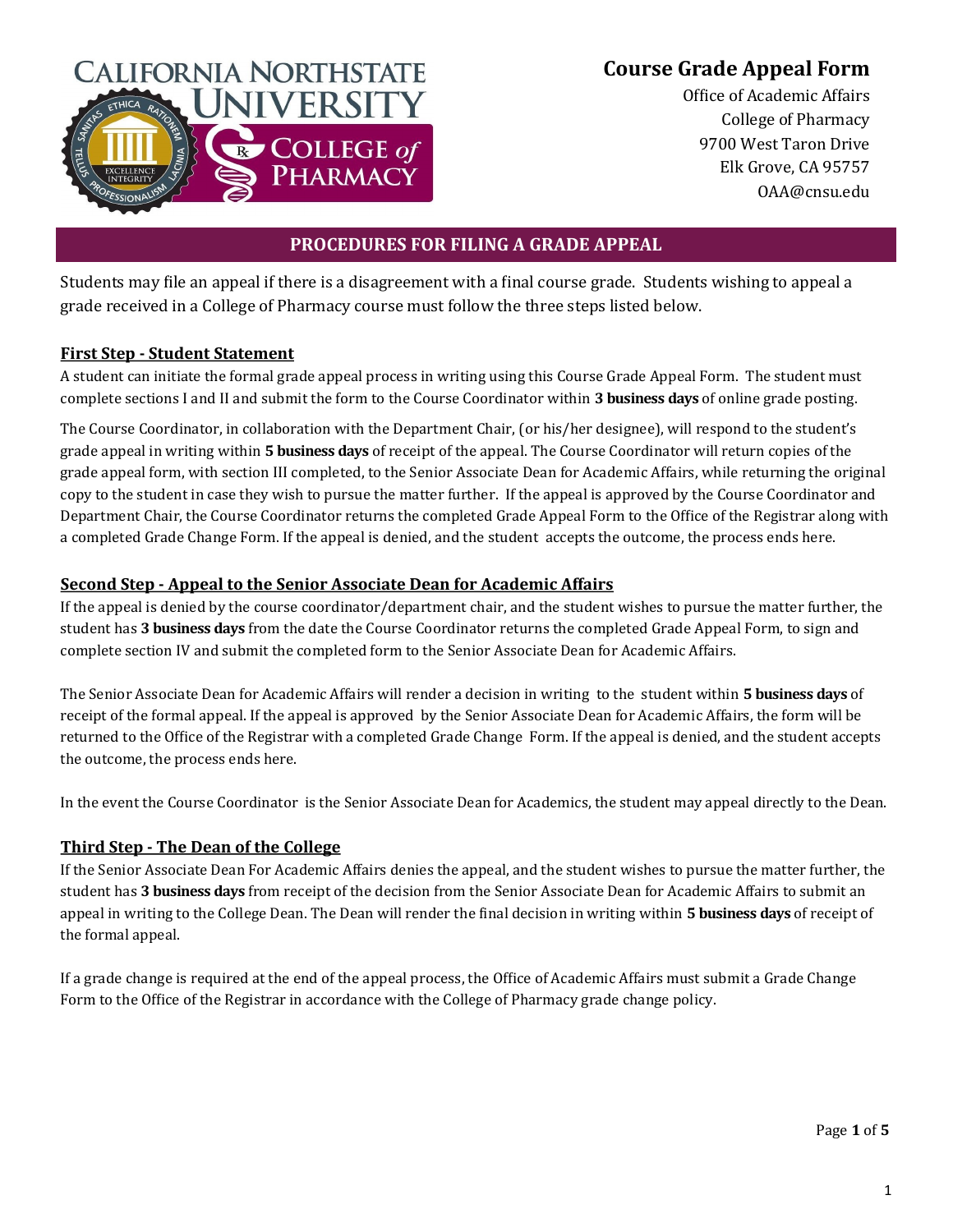### **Completion of First Step - Student Statement**

A student can initiate the formal grade appeal process in writing using this Course Grade Appeal Form. The student must complete sections I and II and submit the form to the Course Coordinator within **3 business days** of online grade posting.

#### **SECTION 1: STUDENT INFORMATION**

PLEASE PRINT in blue or black ink or type your responses. Your signature is required. A stylized font is not acceptable. Student must complete sections I and II and submit to Course Coordinator within **3 business days** of online grade posting.

| Name:            | <u> 2000 - 2000 - 2000 - 2000 - 2000 - 2000 - 2000 - 2000 - 2000 - 2000 - 2000 - 2000 - 2000 - 2000 - 2000 - 200</u> |        |
|------------------|----------------------------------------------------------------------------------------------------------------------|--------|
| Last             | First                                                                                                                | Middle |
|                  | Student ID #: ___________________________Class of: _____________________________                                     |        |
|                  |                                                                                                                      |        |
| Street           |                                                                                                                      |        |
| City, State, Zip |                                                                                                                      |        |
|                  |                                                                                                                      |        |
|                  |                                                                                                                      |        |

#### SECTION II: STUDENT STATEMENT TO COURSE COORDINATOR

Following the provisions of the Student Grade Appeal Process, I appeal the grade of \_\_\_\_\_\_\_\_\_\_\_\_\_received in the course cited above**.**

#### **The basis for this appeal is:**

*Please attach an additional page if more space is needed.*

Student's Signature: \_\_\_\_\_\_\_\_\_\_\_\_\_\_\_\_\_\_\_\_\_\_\_\_\_\_\_\_\_\_\_\_\_\_\_\_\_\_\_\_\_\_\_\_\_\_\_\_\_\_\_\_\_\_\_\_\_\_\_\_\_\_\_\_\_\_\_\_\_\_\_\_\_\_\_\_\_Date: \_\_\_\_\_\_\_\_\_\_\_\_\_\_\_\_\_\_\_\_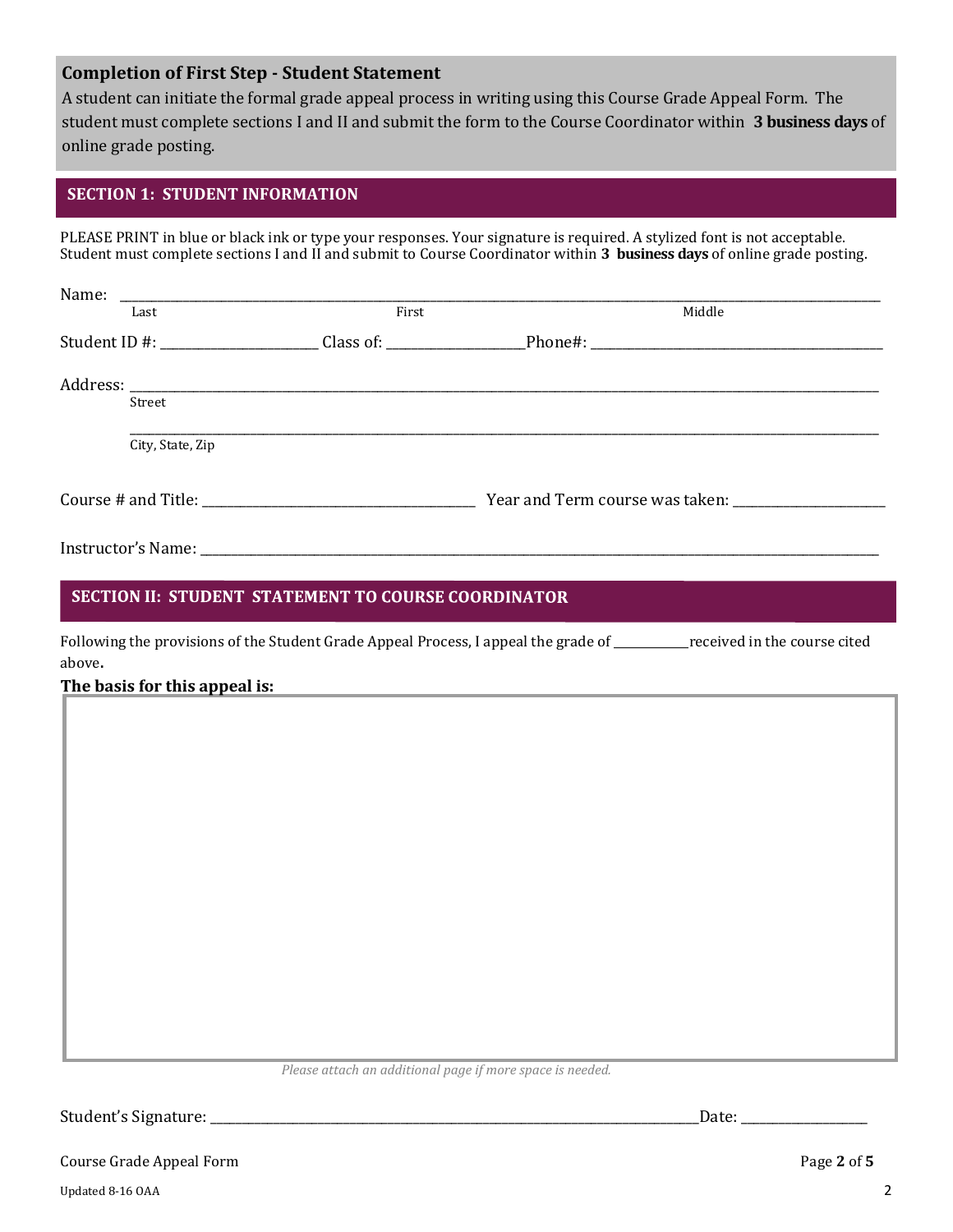We have reviewed the course grade appeal and our decision is to:

 $\Box$  Uphold the appeal

|  | $\Box$ Decline the appeal |  |
|--|---------------------------|--|
|--|---------------------------|--|

#### **The basis for our decision is:**

| Signature:_<br>Course Coordinator | Date: |
|-----------------------------------|-------|
| Signature:_                       | Date: |

Department Chair

## **Completion of Second Step - Course Coordinator Statement**

The Course Coordinator will respond to the student request in writing within **5 business days** of receipt of the student request. The Course Coordinator will return one copy of this form to the Associate Dean for Academic Affairs and one to the Registrar while returning the original copy to the student in case they wish to pursue the matter further.

If the appeal is approved with the Course Coordinator and Department Chair, the Course Coordinator returns the completed grade form to the Office of the Registrar **with a completed Grade Change Form**. If the appeal is denied, and the student accepts the outcome, the process ends here. If the student wishes to pursue the matter further, the student has **3 business days** from the date the Course Coordinator returns the form , to sign and complete sections IV and submit the completed form to the Senior Associate Dean for Academic Affairs.

## **SECTION IV: APPEALS TO THE SENIOR ASSOCIATE DEAN FOR ACADEMIC AFFAIRS**

I have followed the formal process outlined in the Course Grade Appeal Procedure and have been unable to reach a satisfactory resolution of my appeal through the course coordinator. I wish to appeal my course grade to the Senior Associate Dean for Academic Affairs.

Student's Signature: \_\_\_\_\_\_\_\_\_\_\_\_\_\_\_\_\_\_\_\_\_\_\_\_\_\_\_\_\_\_\_\_\_\_\_\_\_\_\_\_\_\_\_\_\_\_\_\_\_\_\_\_\_\_\_\_\_\_\_\_\_\_\_\_\_\_\_\_\_\_\_\_\_\_\_\_\_\_\_\_ Date: \_\_\_\_\_\_\_\_\_\_\_\_\_\_\_\_\_\_\_\_

| Course Grade Appeal Form | Page 3 of 5 |
|--------------------------|-------------|
|--------------------------|-------------|

Updated 8-16 OAA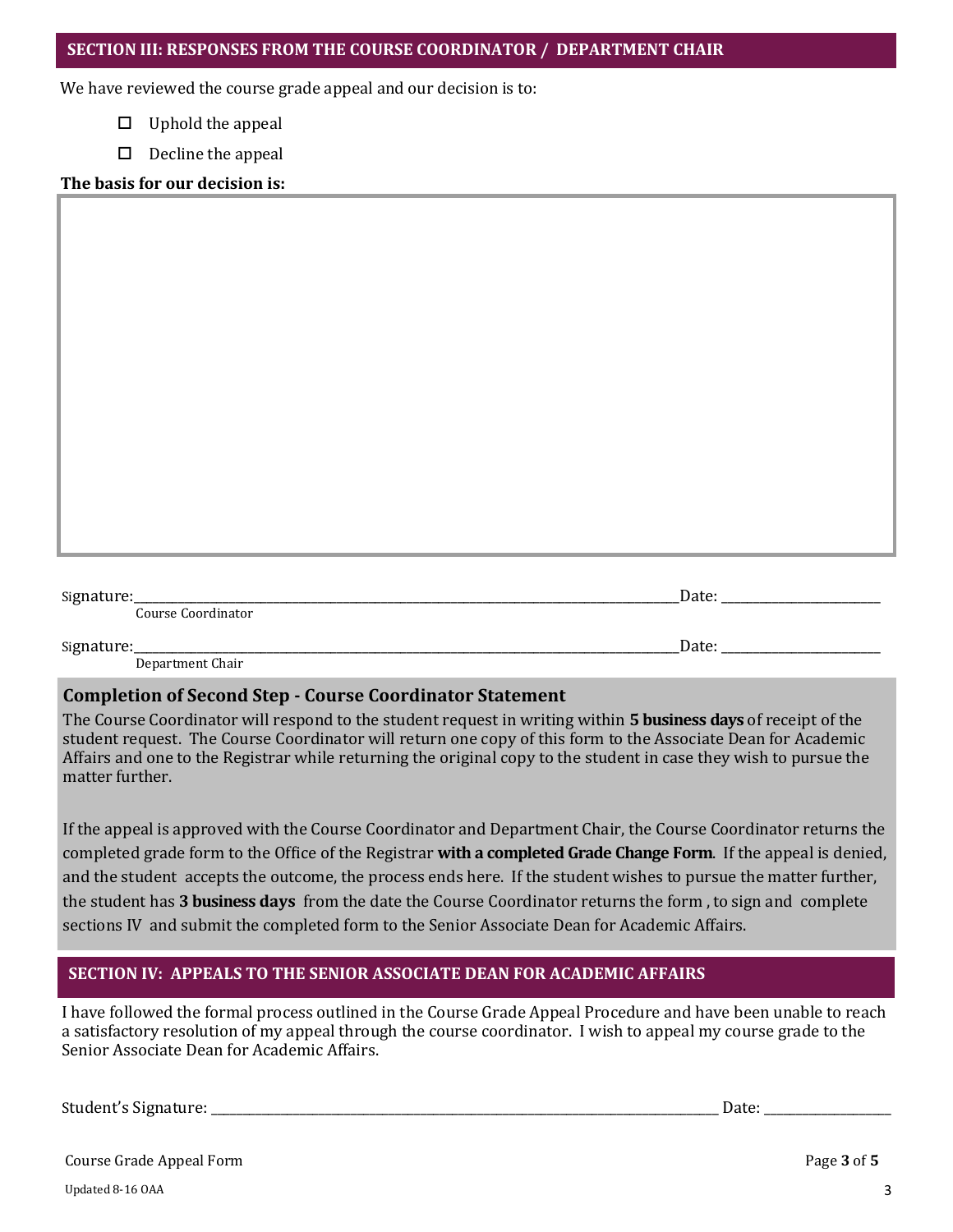I have reviewed the course grade appeal and my decision is to:

- $\Box$  Uphold the appeal
- $\Box$  Decline the appeal

#### **The basis for my decision is:**

Signature:\_\_\_\_\_\_\_\_\_\_\_\_\_\_\_\_\_\_\_\_\_\_\_\_\_\_\_\_\_\_\_\_\_\_\_\_\_\_\_\_\_\_\_\_\_\_\_\_\_\_\_\_\_\_\_\_\_\_\_\_\_\_\_\_\_\_\_\_\_\_\_\_\_\_\_\_\_\_\_\_\_\_\_\_\_\_\_\_\_\_ Date: \_\_\_\_\_\_\_\_\_\_\_\_\_\_\_\_\_\_\_\_ Senior Associate Dean for Academic Affairs

#### **Third Step - Appeals to the Dean of the College**

If the Senior Associate Dean for Academic Affairs denies the appeal, and the student wishes to pursue the matter further, the student has **3 business days** from receipt of the decision from the Senior Associate Dean for Academic Affairs to submit an appeal in writing to the College Dean. The Dean will render the final decision in writing within **5 business days** of receipt of the formal appeal.

#### **SECTION VI: APPEALS TO THE DEAN OF THE COLLEGE**

I have followed the formal process outlined in the Course Grade Appeal Procedure and have been unable to reach a satisfactory resolution of my appeal to the Senior Associate Dean for Academic Affairs. I wish to appeal my course grade to the Dean of the College.

Student's Signature: \_\_\_\_\_\_\_\_\_\_\_\_\_\_\_\_\_\_\_\_\_\_\_\_\_\_\_\_\_\_\_\_\_\_\_\_\_\_\_\_\_\_\_\_\_\_\_\_\_\_\_\_\_\_\_\_\_\_\_\_\_\_\_\_\_\_\_\_\_\_\_\_\_\_\_\_\_\_\_\_ Date: \_\_\_\_\_\_\_\_\_\_\_\_\_\_\_\_\_\_\_\_